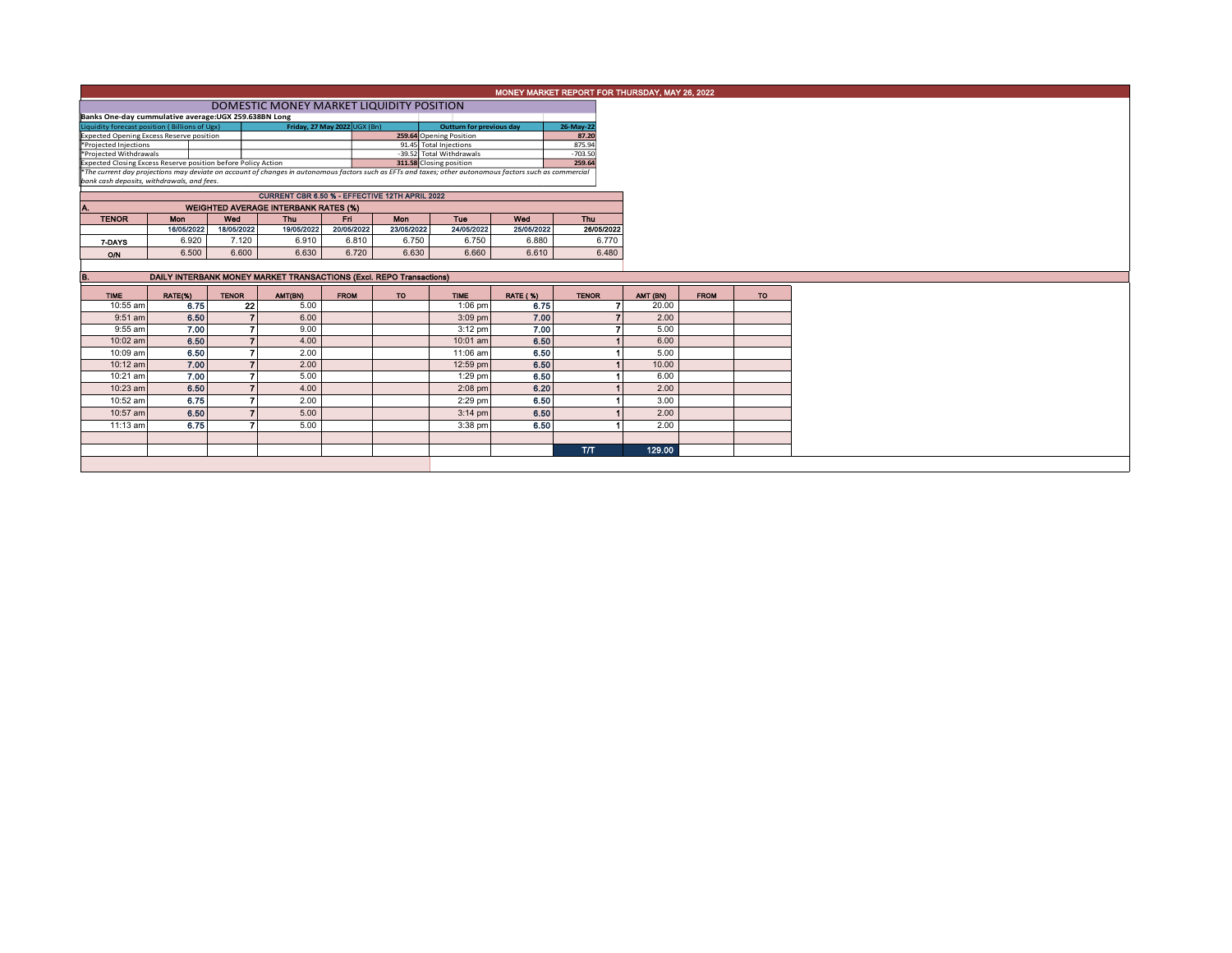| $\frac{C}{9.500}$                                                         |                     |                     |                          |             | CBR AND THE 7- DAY WAR INTERBANK RATES                                                        |                          |                     |                                                                  |                     |                     |                          |                     |                     |              |            |
|---------------------------------------------------------------------------|---------------------|---------------------|--------------------------|-------------|-----------------------------------------------------------------------------------------------|--------------------------|---------------------|------------------------------------------------------------------|---------------------|---------------------|--------------------------|---------------------|---------------------|--------------|------------|
| 9.000                                                                     |                     |                     |                          |             |                                                                                               |                          |                     |                                                                  |                     |                     |                          |                     |                     |              |            |
| 8.500                                                                     |                     |                     |                          |             |                                                                                               |                          |                     |                                                                  |                     |                     |                          |                     |                     |              |            |
| 8.000<br>7.500                                                            |                     |                     |                          |             |                                                                                               |                          |                     |                                                                  |                     |                     |                          |                     |                     |              |            |
| 7.000                                                                     |                     |                     |                          |             |                                                                                               |                          |                     |                                                                  |                     |                     |                          |                     |                     |              |            |
| 6.500                                                                     |                     |                     |                          |             |                                                                                               |                          |                     |                                                                  |                     |                     |                          |                     |                     |              |            |
| 6.000<br>5.500                                                            |                     |                     |                          |             |                                                                                               |                          |                     |                                                                  |                     |                     |                          |                     |                     |              |            |
| 5.000                                                                     |                     |                     |                          |             |                                                                                               |                          |                     |                                                                  |                     |                     |                          |                     |                     |              |            |
| 4.500                                                                     |                     |                     |                          |             |                                                                                               |                          |                     |                                                                  |                     |                     |                          |                     |                     |              |            |
| 4.000<br>09/05/2022                                                       |                     | 10/05/2022          | 11/05/2022               | 12/05/2022  | 13/05/2022                                                                                    | 16/05/2022               | 17/05/2022          | 18/05/2022                                                       |                     | 19/05/2022          | 20/05/2022               | 23/05/2022          | 24/05/2022          | 25/05/2022   | 26/05/2022 |
|                                                                           |                     |                     |                          |             |                                                                                               |                          |                     |                                                                  |                     |                     |                          |                     |                     |              |            |
|                                                                           |                     |                     |                          |             |                                                                                               |                          |                     |                                                                  |                     |                     |                          |                     |                     |              |            |
|                                                                           |                     |                     |                          |             |                                                                                               |                          |                     | . Overnight WAR = 7-day WAR CBR rate - Upper bound - Lower bound |                     |                     |                          |                     |                     |              |            |
| D.                                                                        |                     |                     |                          |             | MONETARY POLICY OPERATIONS MATURITIES PROFILE: (02-JULY- 2022 TO 19-JANUARY- 2023)            |                          |                     |                                                                  |                     |                     |                          |                     |                     |              |            |
| <b>DATE</b>                                                               | <b>THUR</b>         | <b>THUR</b>         | <b>THUR</b>              | <b>THUR</b> | <b>THUR</b>                                                                                   | <b>THUR</b>              | <b>THUR</b>         | <b>THUR</b>                                                      | <b>THUR</b>         | <b>THUR</b>         | <b>THUR</b>              | <b>THUR</b>         | <b>THUR</b>         | <b>TOTAL</b> |            |
| <b>REPO</b>                                                               | 02-Jun-22<br>399.50 | 09-Jun-22<br>$\sim$ | 16-Jun-22<br>$\sim$      | 23-Jun-22   | 30-Jun-22                                                                                     | 07-Jul-22<br>$\sim$      | 14-Jul-22<br>$\sim$ | 28-Jul-22<br>$\overline{\phantom{a}}$                            | 04-Aug-22<br>$\sim$ | 18-Aug-22<br>$\sim$ | 10-Nov-22<br>$\sim$      | 08-Dec-22<br>$\sim$ | 19-Jan-23<br>$\sim$ | 399.50       |            |
| <b>REV REPO</b>                                                           | $\sim$              | $\sim$              | $\sim$                   |             |                                                                                               | $\overline{\phantom{a}}$ | $\sim$              | $\overline{\phantom{a}}$                                         | $\sim$              | $\sim$              | $\overline{\phantom{a}}$ |                     | $\sim$              | $\sim$       |            |
| <b>BOU BILL/DEPO A</b>                                                    | 304.20              | 497.37              | $\overline{\phantom{a}}$ | 69.70       | 26.03                                                                                         | 73.14                    | $\sim$              | 41.06                                                            | 33.00               | 26.60               | 15.00                    | 22.13               | 12.57               | 1,120.80     |            |
| <b>TOTALS</b>                                                             | 703.70              | 497.37              | <b>COL</b>               | 69.70       | 26.03                                                                                         | 73.14                    | $\sim 100$          | 41.06                                                            | 33.00               | 26.60               | 15.00                    | 22.13               | 12.57               | 1,520.30     |            |
|                                                                           |                     |                     |                          |             | Total O/S Deposit Auction & BOU Bill balances held by BOU up to 19 JANUARY 2023: UGX 1,121 BN |                          |                     |                                                                  |                     |                     |                          |                     |                     |              |            |
| Total O/S Repo, Reverse Repo, BOU Bill balances held by BOU: UGX 1,520 BN |                     |                     |                          |             |                                                                                               |                          |                     |                                                                  |                     |                     |                          |                     |                     |              |            |

| (VERTICAL REPOS, REV-REPOS & BOU BILL)<br>LAST TBIILS ISSUE DATE: 25-MAY-2022<br>5.765.18<br>27/05/2022<br>On-the-run O/S T-BILL STOCKs (Bns-UGX)<br>OMO<br><b>ISSUE DATE</b><br><b>AMOUNT</b><br><b>RANGE</b><br><b>WAR</b><br><b>TENOR</b><br>27/05/2022 REPO<br>305.00<br>6.500<br>28-Apr<br>23.894.63<br>On-the-run O/S T-BONDSTOCKs(Bns-UGX)<br><b>BOU BILL</b><br>6.906<br>28<br>28-Apr<br>50.03<br>29.659.81<br>TOTAL TBILL & TBOND STOCK- UGX<br>56<br>7.103<br><b>BOU BILL</b><br>28-Apr<br>68.95<br>Q/3-Outstanding<br><b>REPO</b><br>126.00<br>6.500<br>04-May<br>YTM (%)<br><b>CHANGE IN</b><br><b>TOTAL STOCK</b><br><b>MATURITY</b><br><b>REPO</b><br>579.00<br>6,500<br>05-May<br>AT CUT OFF*<br>YTM (+/-)<br>(BN UGX)<br>28<br>$-0.100$<br>292.63<br><b>BOU BILL</b><br>6.998<br>91<br>05-May<br>97.84<br>6.501<br>182<br>$-0.011$<br>56<br>7.103<br>7.989<br>25.75<br><b>BOU BILL</b><br>05-May<br>349.80<br>84<br>0.000<br>7.348<br>364<br><b>BOU BILL</b><br>05-May<br>40.38<br>9.000<br>5.317.54<br>2YR<br>$-0.590$<br><b>REPO</b><br>234.00<br>6.500<br>06-May<br>9.900<br>755.00<br>3YR<br>$-1.010$<br><b>REPO</b><br>354.00<br>6.500<br>09-May<br>12.090<br>5YR.<br>6.500<br>14,390<br>1.390<br><b>REPO</b><br>280.00<br>10-May<br>963.61<br>10YR<br>6.500<br>0.250<br><b>REPO</b><br>13.750<br>12-Mav<br>494.00<br>10,838.58<br>28<br>15YR<br>$-1.510$<br>6.998<br><b>BOU BILL</b><br>280.32<br>14.390<br>12-May<br>9.302.55 |
|------------------------------------------------------------------------------------------------------------------------------------------------------------------------------------------------------------------------------------------------------------------------------------------------------------------------------------------------------------------------------------------------------------------------------------------------------------------------------------------------------------------------------------------------------------------------------------------------------------------------------------------------------------------------------------------------------------------------------------------------------------------------------------------------------------------------------------------------------------------------------------------------------------------------------------------------------------------------------------------------------------------------------------------------------------------------------------------------------------------------------------------------------------------------------------------------------------------------------------------------------------------------------------------------------------------------------------------------------------------------------------------------------------------------------------------------------|
|                                                                                                                                                                                                                                                                                                                                                                                                                                                                                                                                                                                                                                                                                                                                                                                                                                                                                                                                                                                                                                                                                                                                                                                                                                                                                                                                                                                                                                                      |
|                                                                                                                                                                                                                                                                                                                                                                                                                                                                                                                                                                                                                                                                                                                                                                                                                                                                                                                                                                                                                                                                                                                                                                                                                                                                                                                                                                                                                                                      |
|                                                                                                                                                                                                                                                                                                                                                                                                                                                                                                                                                                                                                                                                                                                                                                                                                                                                                                                                                                                                                                                                                                                                                                                                                                                                                                                                                                                                                                                      |
|                                                                                                                                                                                                                                                                                                                                                                                                                                                                                                                                                                                                                                                                                                                                                                                                                                                                                                                                                                                                                                                                                                                                                                                                                                                                                                                                                                                                                                                      |
|                                                                                                                                                                                                                                                                                                                                                                                                                                                                                                                                                                                                                                                                                                                                                                                                                                                                                                                                                                                                                                                                                                                                                                                                                                                                                                                                                                                                                                                      |
|                                                                                                                                                                                                                                                                                                                                                                                                                                                                                                                                                                                                                                                                                                                                                                                                                                                                                                                                                                                                                                                                                                                                                                                                                                                                                                                                                                                                                                                      |
|                                                                                                                                                                                                                                                                                                                                                                                                                                                                                                                                                                                                                                                                                                                                                                                                                                                                                                                                                                                                                                                                                                                                                                                                                                                                                                                                                                                                                                                      |
|                                                                                                                                                                                                                                                                                                                                                                                                                                                                                                                                                                                                                                                                                                                                                                                                                                                                                                                                                                                                                                                                                                                                                                                                                                                                                                                                                                                                                                                      |
|                                                                                                                                                                                                                                                                                                                                                                                                                                                                                                                                                                                                                                                                                                                                                                                                                                                                                                                                                                                                                                                                                                                                                                                                                                                                                                                                                                                                                                                      |
|                                                                                                                                                                                                                                                                                                                                                                                                                                                                                                                                                                                                                                                                                                                                                                                                                                                                                                                                                                                                                                                                                                                                                                                                                                                                                                                                                                                                                                                      |
|                                                                                                                                                                                                                                                                                                                                                                                                                                                                                                                                                                                                                                                                                                                                                                                                                                                                                                                                                                                                                                                                                                                                                                                                                                                                                                                                                                                                                                                      |
|                                                                                                                                                                                                                                                                                                                                                                                                                                                                                                                                                                                                                                                                                                                                                                                                                                                                                                                                                                                                                                                                                                                                                                                                                                                                                                                                                                                                                                                      |
|                                                                                                                                                                                                                                                                                                                                                                                                                                                                                                                                                                                                                                                                                                                                                                                                                                                                                                                                                                                                                                                                                                                                                                                                                                                                                                                                                                                                                                                      |
|                                                                                                                                                                                                                                                                                                                                                                                                                                                                                                                                                                                                                                                                                                                                                                                                                                                                                                                                                                                                                                                                                                                                                                                                                                                                                                                                                                                                                                                      |
|                                                                                                                                                                                                                                                                                                                                                                                                                                                                                                                                                                                                                                                                                                                                                                                                                                                                                                                                                                                                                                                                                                                                                                                                                                                                                                                                                                                                                                                      |
| 0.400<br>56<br>7.109<br>20YR<br>15,900<br><b>BOU BILL</b><br>12-Mav<br>24.82<br>2.034.90                                                                                                                                                                                                                                                                                                                                                                                                                                                                                                                                                                                                                                                                                                                                                                                                                                                                                                                                                                                                                                                                                                                                                                                                                                                                                                                                                             |
| 252<br>8.500<br><b>BOU BILL</b><br>11.87<br>12-May<br>Cut OFF is the lowest price/ highest yield that satisfies the auction awarded amount.                                                                                                                                                                                                                                                                                                                                                                                                                                                                                                                                                                                                                                                                                                                                                                                                                                                                                                                                                                                                                                                                                                                                                                                                                                                                                                          |
| 6.500<br><b>REPO</b><br>72.00<br>13-May                                                                                                                                                                                                                                                                                                                                                                                                                                                                                                                                                                                                                                                                                                                                                                                                                                                                                                                                                                                                                                                                                                                                                                                                                                                                                                                                                                                                              |
| 6.500<br>3.00<br><b>REPO</b><br>17-May                                                                                                                                                                                                                                                                                                                                                                                                                                                                                                                                                                                                                                                                                                                                                                                                                                                                                                                                                                                                                                                                                                                                                                                                                                                                                                                                                                                                               |
| <b>REPO</b><br>19-May<br>40.00<br>6.500                                                                                                                                                                                                                                                                                                                                                                                                                                                                                                                                                                                                                                                                                                                                                                                                                                                                                                                                                                                                                                                                                                                                                                                                                                                                                                                                                                                                              |
| <b>REPO</b><br>20-May<br>40.00<br>6,500                                                                                                                                                                                                                                                                                                                                                                                                                                                                                                                                                                                                                                                                                                                                                                                                                                                                                                                                                                                                                                                                                                                                                                                                                                                                                                                                                                                                              |
| <b>REPO</b><br>29.00<br>6.500<br>23-May                                                                                                                                                                                                                                                                                                                                                                                                                                                                                                                                                                                                                                                                                                                                                                                                                                                                                                                                                                                                                                                                                                                                                                                                                                                                                                                                                                                                              |
| 6.500<br><b>REPO</b><br>24-May<br>146.00                                                                                                                                                                                                                                                                                                                                                                                                                                                                                                                                                                                                                                                                                                                                                                                                                                                                                                                                                                                                                                                                                                                                                                                                                                                                                                                                                                                                             |
| 6.500<br><b>REPO</b><br>25-May<br>178.50                                                                                                                                                                                                                                                                                                                                                                                                                                                                                                                                                                                                                                                                                                                                                                                                                                                                                                                                                                                                                                                                                                                                                                                                                                                                                                                                                                                                             |
| 6.500<br><b>REPO</b><br>399.00<br>26-May                                                                                                                                                                                                                                                                                                                                                                                                                                                                                                                                                                                                                                                                                                                                                                                                                                                                                                                                                                                                                                                                                                                                                                                                                                                                                                                                                                                                             |
| WAR-Weighted Average Rate                                                                                                                                                                                                                                                                                                                                                                                                                                                                                                                                                                                                                                                                                                                                                                                                                                                                                                                                                                                                                                                                                                                                                                                                                                                                                                                                                                                                                            |